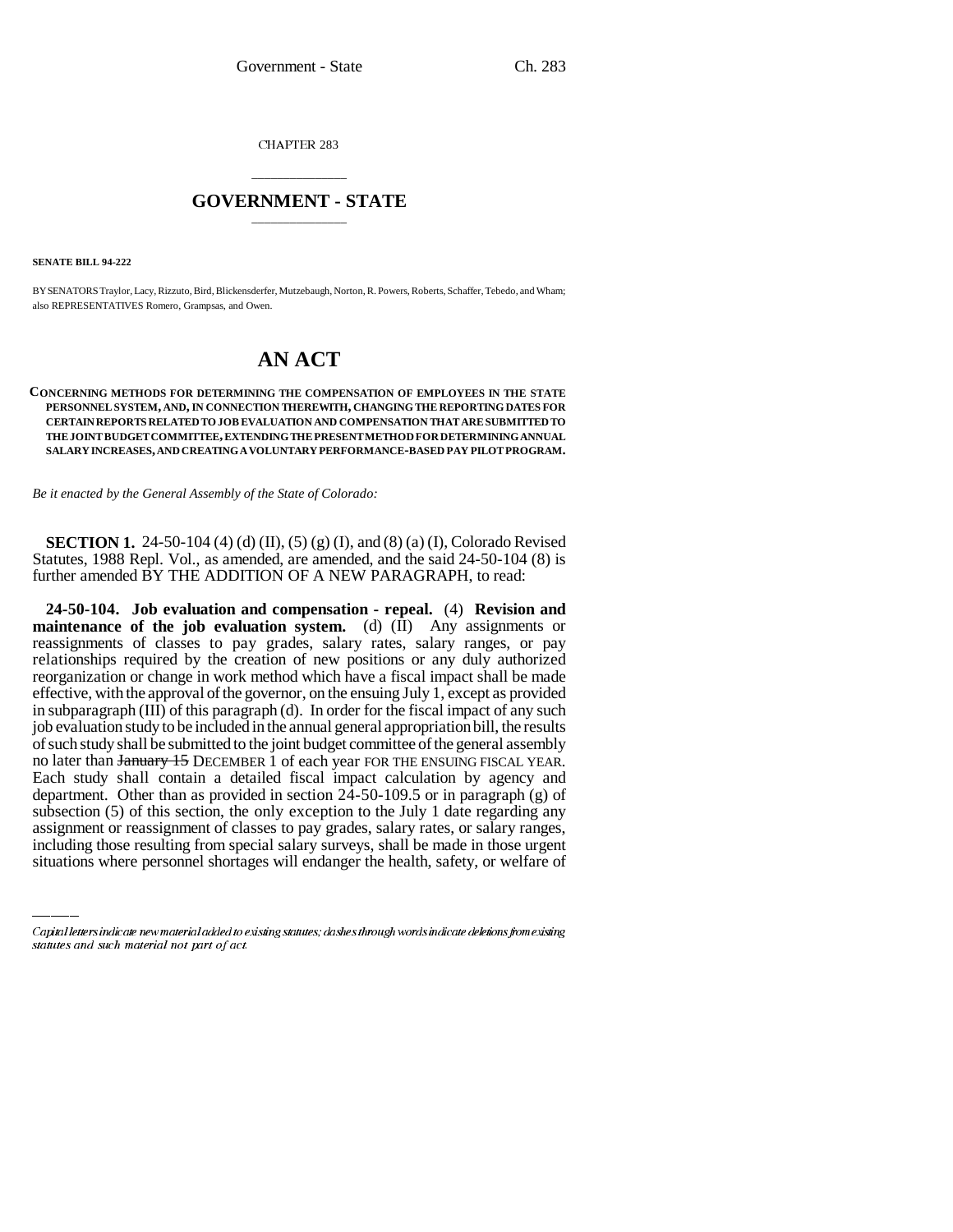citizens of the state of Colorado and where special salary surveys utilized as a part of that study indicate that such assignment or reassignment of classes is necessary to provide salaries comparable to those prevailing in comparable kinds of employment. In such urgent situations, upon approval of the governor and the state personnel director, such changes shall be effective on the first day of the month following such approval.

(5) **Salary and fringe benefit surveys.** (g) (I) The state personnel director shall, by January 7 DECEMBER 1 of each year, submit to the governor AND THE JOINT BUDGET COMMITTEE OF THE GENERAL ASSEMBLY the final salary and fringe benefit recommendations for the ensuing fiscal year, which report shall be published and shall include a detailed explanation of the surveys utilized to determine such recommendations, Such report shall also include the average percentage salary survey increase for all employee classes as computed annually by the state personnel director, No later than January 15 of each year, the governor shall transmit the state personnel director's report and the estimated costs for salary and fringe benefit adjustments to the joint budget committee of the general assembly, for inclusion in the general appropriation bill, including with such transmittal the salary adjustments of all proposed reassignments of classes to pay grades, salary rates, or salary ranges as submitted by the state personnel director pursuant to subparagraph (II) of paragraph (d) of subsection (4) of this section, which reassignments shall take effect at the start of the ensuing fiscal year unless otherwise ordered by the governor acting pursuant to section 24-50-109.5. No changes in fringe benefits which are granted by statute shall take effect until enacted by the general assembly. The salary survey and fringe benefit recommendations of the state personnel director as transmitted to the governor and the general assembly shall not be appealable. For the fiscal year beginning July 1, 1987, salary survey recommendations which include a class in-grade hire rate increase shall not be implemented unless such implementation can be made within existing appropriations without laying off or terminating any employees.

(8) **Salary administration.** (a) (I) The state personnel director shall provide by rule, based upon a system of performance evaluation, for periodic salary increases which are based on demonstrated ability for satisfactory performance and quality of performance, for the withholding of such increases for less than satisfactory performance, and for payment of an incentive award in recognition of above-standard or outstanding performance by an employee. This subparagraph (I) is repealed, effective July 1, 1995 JULY 1, 1997.

(d) (I) THERE IS HEREBY CREATED THE PERFORMANCE-BASED PAY PILOT PROGRAM. THE PILOT PROGRAM SHALL BE IMPLEMENTED AND COORDINATED BY THE DEPARTMENT OF PERSONNEL PURSUANT TO GUIDELINES DEVELOPED BY THE DEPARTMENT. ANY EMPLOYEE OR TEAM OF EMPLOYEES IN THE STATE PERSONNEL SYSTEM MAY PARTICIPATE IN THE PILOT PROGRAM ON A VOLUNTARY BASIS, SUBJECT TO THE APPROVAL OF THE HEAD OF THE PRINCIPAL DEPARTMENT OF THE EXECUTIVE DEPARTMENT OF STATE GOVERNMENT, OR HIS OR HER DESIGNEE, IN WHICH THAT EMPLOYEE IS EMPLOYED OR TEAM OF EMPLOYEES ARE EMPLOYED. THE HEAD OF EACH PRINCIPAL DEPARTMENT OF THE EXECUTIVE DEPARTMENT OF STATE GOVERNMENT SHALL BE RESPONSIBLE FOR ENCOURAGING VOLUNTARY PARTICIPATION IN THE PILOT PROGRAM AND FOR IMPLEMENTING THE PILOT PROGRAM IN HIS OR HER DEPARTMENT, IN COOPERATION WITH THE STATE PERSONNEL DIRECTOR.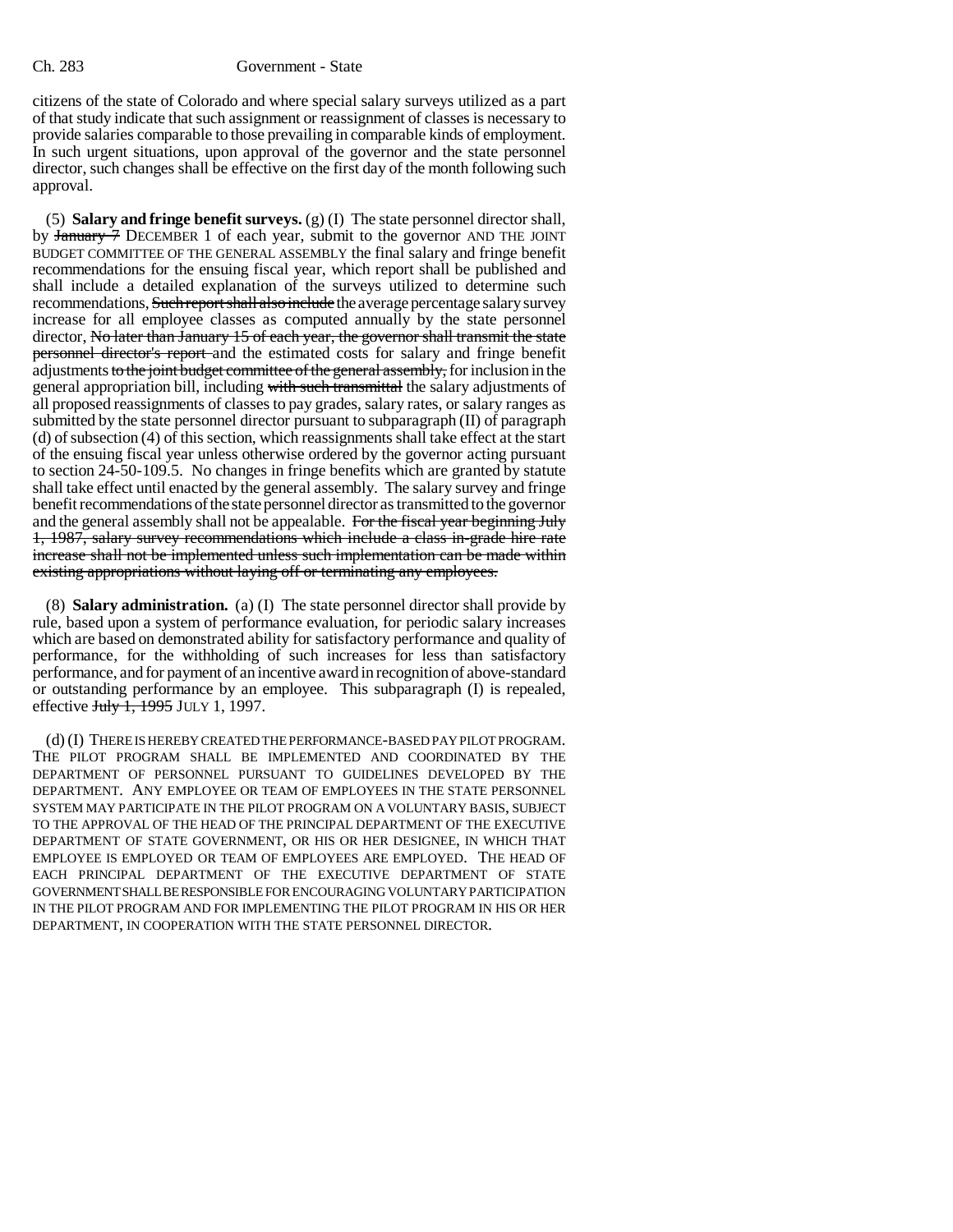(II) THE PILOT PROGRAM SHALL PROVIDE FOR TEAM-BASED PERFORMANCE INCENTIVES. THE PERFORMANCE INCENTIVES SHALL CONSIST OF BONUSES THAT MAY BE AWARDED TO EACH EMPLOYEE ON A TEAM OF EMPLOYEES PARTICIPATING IN THE PILOT PROGRAM. THE BONUSES SHALL BE SEPARATE FROM THE SALARIES OF THE EMPLOYEES ON SUCH A TEAM AND SHALL NOT BE INCLUDED AS PART OF THAT EMPLOYEE'S BASE SALARY. A STATE AGENCY THAT PARTICIPATES IN TEAM-BASED PERFORMANCE INCENTIVES UNDER THE PILOT PROGRAM MAY FUND THE PERFORMANCE INCENTIVES WITH NOT MORE THAN ONE PERCENT OF THE STATE AGENCY'S ANNUAL APPROPRIATION FOR PERSONAL SERVICES. A STATE AGENCY MAY HAVE ONE OR MORE TEAMS OF EMPLOYEES PARTICIPATING IN THE TEAM-BASED PERFORMANCE INCENTIVES UNDER THE PILOT PROGRAM.

(III) IN ADDITION, THE PILOT PROGRAM SHALL PROVIDE FOR INDIVIDUAL PERFORMANCE INCENTIVES. THOSE INCENTIVES SHALL CONSIST OF NON-CASH INCENTIVES THAT MAY BE AWARDED TO PARTICIPATING EMPLOYEES. NON-CASH INCENTIVES MAY INCLUDE, BUT ARE NOT LIMITED TO, ADDITIONAL CONTRIBUTIONS TO EMPLOYEE BENEFITS, PAID PARKING, PRIZES, ADDITIONAL LEAVE, RECOGNITION PROGRAMS, AND FLEXTIME.

(IV) (A) THE DEPARTMENT OF PERSONNEL SHALL CONDUCT AN ONGOING EVALUATION OF THE PILOT PROGRAM AND SHALL PRESENT REPORTS TO THE GENERAL ASSEMBLY AS PROVIDED IN THIS SUBPARAGRAPH (IV).

(B) ON OR BEFORE JANUARY 15, 1995, THE DEPARTMENT SHALL REPORT ON THE GUIDELINES DEVELOPED BY THE DEPARTMENT FOR THE PILOT PROGRAM AND THE STATE AGENCIES THAT ARE PARTICIPATING IN THE PROGRAM.

(C) ON OR BEFORE NOVEMBER 1, 1995, THE DEPARTMENT SHALL REPORT ON THE COORDINATION AND IMPLEMENTATION OF THE PILOT PROGRAM WITH STATE AGENCIES DURING THE FIRST TWELVE MONTHS OF THE PROGRAM AND SHALL, IF POSSIBLE, INCLUDE THE DEVELOPMENT AND RESULTS OF THE PROGRAM WITH THOSE PARTICIPATING STATE AGENCIES.

(D) ON OR BEFORE NOVEMBER 1, 1996, THE DEPARTMENT SHALL PRESENT A FINAL REPORT ON THE PILOT PROGRAM TOGETHER WITH RECOMMENDATIONS FOR THE FUTURE IMPLEMENTATION OF PERFORMANCE-BASED PAY PROGRAMS IN THE STATE PERSONNEL SYSTEM.

(E) IN ORDER TO EFFECTUATE THE PREPARATION AND PRESENTATION OF THE REPORTS REQUIRED PURSUANT TO THIS SUBPARAGRAPH (IV), ANY STATE AGENCY PARTICIPATING IN THE PILOT PROGRAM SHALL PROVIDE INFORMATION ON THE PROGRAM TO THE DEPARTMENT UPON REQUEST FOR THAT INFORMATION.

(F) THE REPORTS REQUIRED PURSUANT TO THIS SUBPARAGRAPH (IV) SHALL BE FILED IN ACCORDANCE WITH SECTION 24-1-136 (9).

(V) THIS PARAGRAPH (d) IS REPEALED, EFFECTIVE JULY 1, 1997.

**SECTION 2. Effective date.** This act shall take effect July 1, 1994.